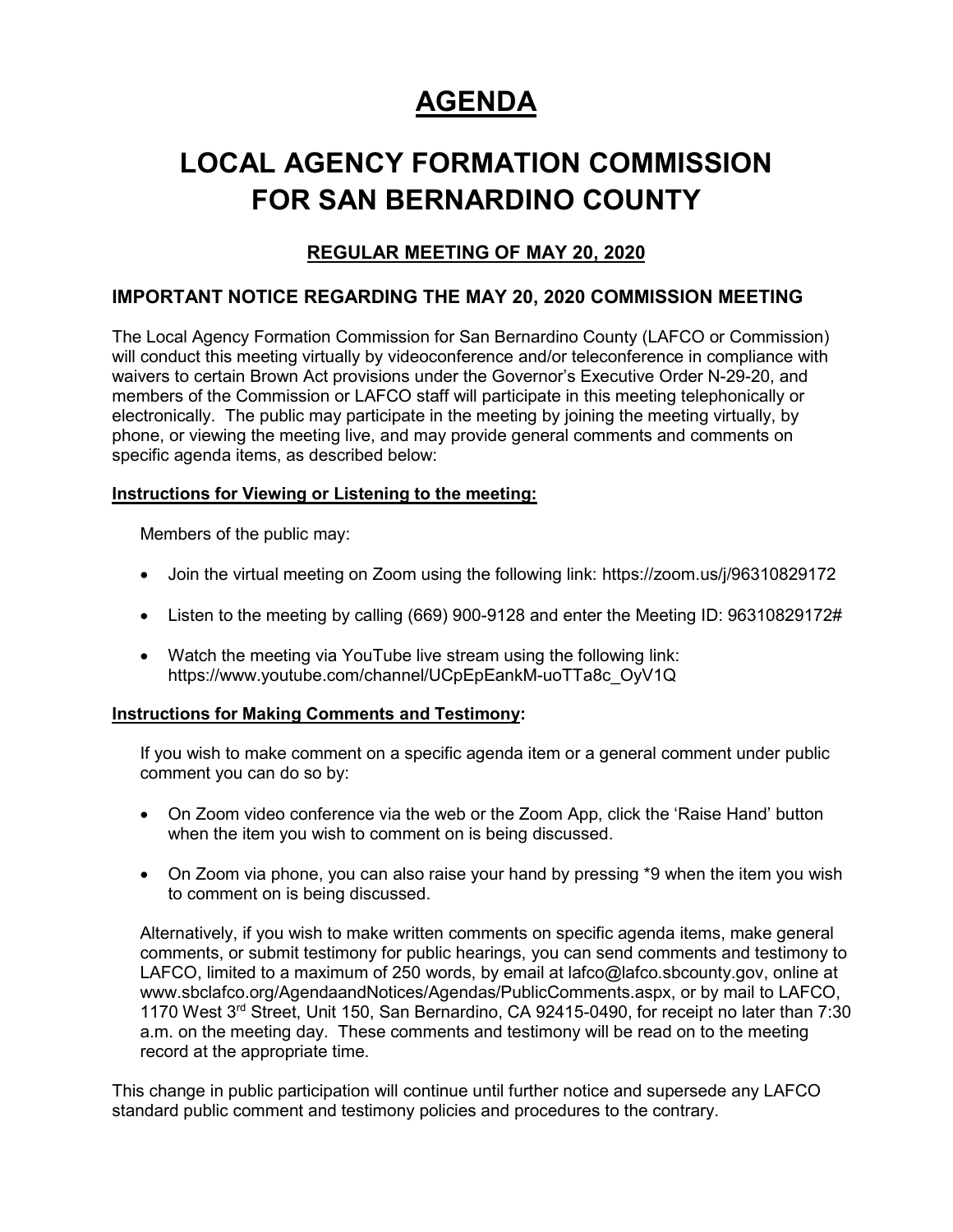# **9:00 A.M. – CALL TO ORDER – FLAG SALUTE**

**ANNOUNCEMENT:** Anyone present at the hearing who is involved with any of the changes of organization to be considered and who has made a contribution of more than \$250 in the past twelve (12) months to any member of the Commission will be asked to state for the record the Commission member to whom the contribution has been made and the matter of consideration with which they are involved.

### 1. **PUBLIC COMMENTS ON CLOSED SESSION**

#### 2. **CONVENE CLOSED SESSION**

- Conference with Legal Counsel Existing Litigation (Government Code Section 54956.9(d)(1)) – San Antonio Heights Association v. County of San Bernardino et al, San Bernardino County Superior Court Case No. CIVDS1715504
- Conference with Legal Counsel Existing Litigation (Government Code Section 54956.9(d)(1)) -- San Antonio Heights Association v. County of San Bernardino et al, San Bernardino County Superior Court Case No. CIVDS1712771

#### 3. **RECONVENE PUBLIC SESSION**

- 4. Selection of Chair and Vice Chair
- 5. Interview and Select Alternate Public Member

## **CONSENT ITEMS:**

The following consent items are expected to be routine and non-controversial and will be acted upon by the Commission at one time without discussion, unless a request has been received prior to the hearing to discuss the matter.

- 6. Approval of Minutes for Regular Meeting of April 15, 2020
- 7. Approval of Executive Officer's Expense Report
- 8. Ratify Payments as Reconciled and Note Cash Receipts for Month of March 2020
- 9. Consent Items Deferred for Discussion

### **PUBLIC HEARING ITEMS:**

- 10. Consideration of: (1) CEQA Statutory Exemption for Schedule of Fees, Deposits and Charges Revisions; and (2) Review and Adoption of Schedule of Fees, Deposits, and Charges Effective July 1, 2020
- 11. Review and Consideration of Amendments to Policy and Procedure Manual Section II - Accounting and Financial (add new committed reserve account to fund the extra pay-period) and Section III – Human Resources (rescind COLA for FY 2020-21)
- 12. Review and Adoption of Final Budget for Fiscal Year 2020-21 including the Apportionment for Independent Special Districts, Cities and the County